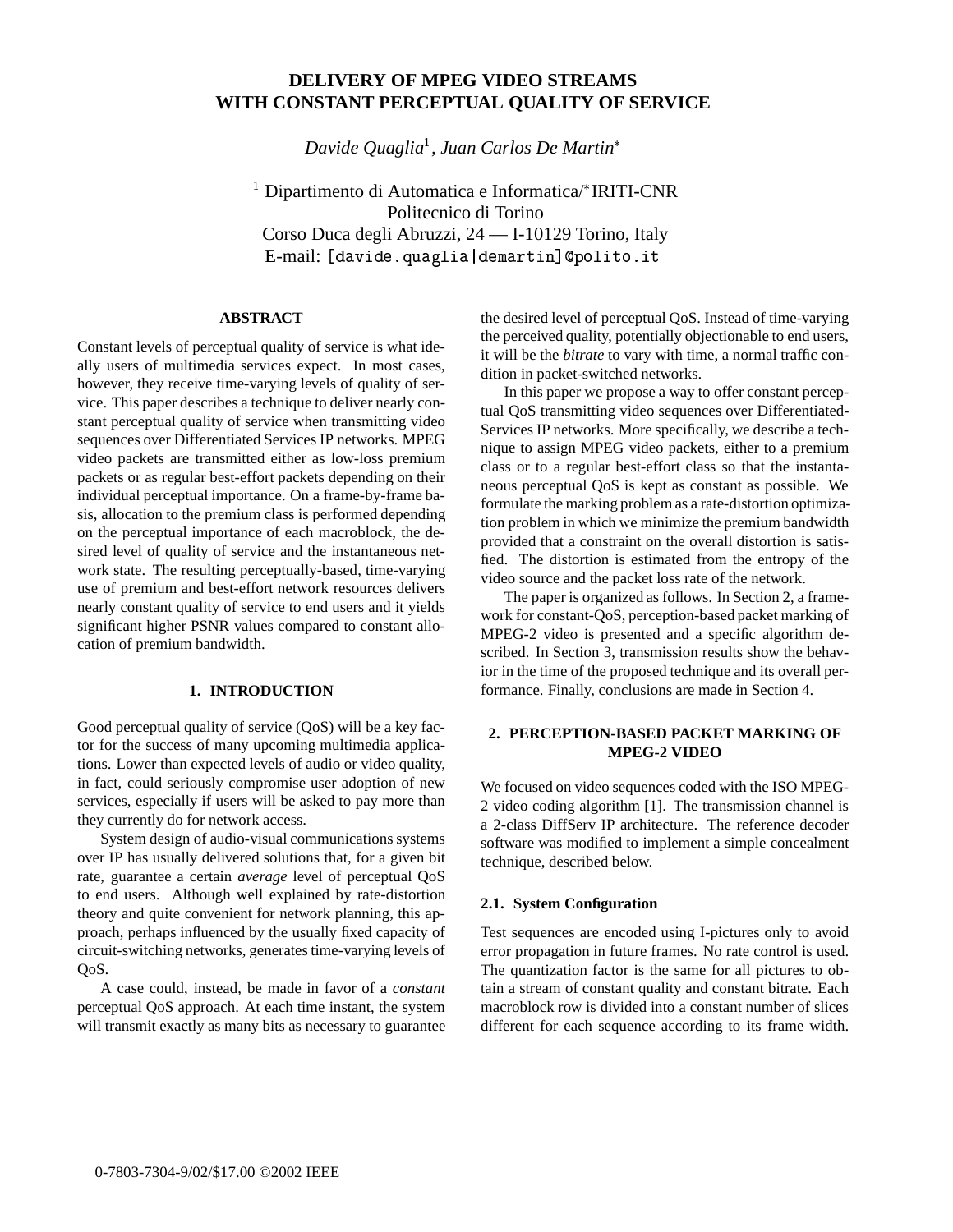Each slice of the compressed video bitstream is encapsulated in a different packet according to the IETF Request For Comments 2250 [2]. This choice improves decoder resynchronization after packet loss; slices, in fact, are delimited by a byte-aligned start code in the bitstream and they are independent as far as differentially-encoded parameters are concerned.

In this work, decoder-side concealment is implemented by replacing the lost slice with the slice in the same position in the previous frame. This approach exploits the interframe correlation and has the advantage of being simple. More sophisticated techniques could be adopted; see [3] for a recent survey.

Regarding the network, we adopted a 2-class DiffServ IP architecture, as previously done in [4]. With this approach, each packet has a label (present in both IPv4 and IPv6 headers) which dictates the behavior each router should use to handle it. For simplicity, we limited the classification to two classes, premium and regular; premium packets are transmitted on a low-delay, no-losses "virtual wire," while regular packets are transmitted on a best-effort Internet-like channel with potentially unbounded delays and losses. In our work packet losses are modeled using a Gilbert model [5] that captures the temporal dependency of packet losses in the Internet. Gilbert model parameters  $P$  and  $Q$  can be determined based on packet loss rate and average burst length. In this work,  $P$  and  $Q$  were determined using network simulation data for a transmission scenario such as the one described in this paper.

#### **2.2. Optimal allocation of the premium bandwidth**

The marking algorithm allocates the premium share depending on 1) the desired perceptual quality of service at the decoder and 2) the packet loss rate of the network. The first parameter is specified for the whole sequence as the maximum PSNR decrease (in dB) admitted with respect to the error-free sequence (PSNR is considered with respect to the original uncompressed frames); the second parameter can be obtained from the receiver (e.g., using the RTCP Receiver Report). In this work the packet loss rate is kept constant during the whole transmission, but the marking algorithm, as described below, can adapt the premium share according to changes in network conditions, since the allocation is performed on a frame-by-frame basis.

In our approach, packets containing *sequence headers* or *picture headers* are marked as "premium" without further inspection. In fact, if a sequence or picture header is corrupted, the decoder may skip the whole sequence or picture respectively, leading to severe loss of perceptual quality at the decoder. The other packets of the frame are marked according to the distortion that their loss would introduce at the decoder for a given level of packet loss rate. The goal is to minimize the premium share provided that the distortion

of the received frame does not exceed the desired quantization distortion by a given threshold. This problem can be formulated as follows:

$$
\min_{m \in M} R(m), \text{ subject to } D(m) \le D_{max} \tag{1}
$$

where  $m$  is a marking pattern for the slices of the current frame, M is the set of all possible marking patterns,  $R(m)$ is the premium bitrate caused by pattern  $m$ ,  $D(m)$  is the distortion of the received frame with respect to the original uncompressed frame, and  $D_{max}$  is the bound on the distortion of the received frame with respect to the original uncompressed frame. If  $N$  is the number of slices in the frame, then  $m$  can be defined as the vector  $(x_1, x_2, ..., x_N)$ , where  $x_i$  is 1 if the *i*-th slice is marked as premium, and 0 otherwise. Let  $d_i(x_i)$  be the distortion of the portion of frame coded in the  $i$ -th slice; if this slice is marked premium, then it will not be lost and the distortion is caused by the video coding process only; on the other hand, if it is not marked, then it may be lost with probability  $p$  and the distortion will depend on the effectiveness of the concealment strategy for this specific slice. Let  $d_i$  be the distortion of the  $i$ -th slice due to coding noise (i.e., the MSE between the coded slice and the original uncompressed one) and let  $\tilde{d}_i$  be the distortion due to error concealment (i.e., the MSE between the coded slice in the previous frame and the original uncompressed one in the present frame); then we define the distortion of the *i*-th slice in function of  $x_i$  as follows

$$
d_i(x_i) = \begin{cases} \n\hat{d}_i & \text{if } x_i = 1 \\ \np\hat{d}_i + (1-p)\hat{d}_i & \text{if } x_i = 0 \n\end{cases} \tag{2}
$$

Equation (2) expresses the expected distortion of both regular and premium slices. Therefore the initial problem (1) can be reformulated as follows

$$
\min_{m \in M} \sum_{i=1}^{N} x_i \text{ subject to } \sum_{i=1}^{N} d_i(x_i) \le K \sum_{i=1}^{N} \hat{d}_i \qquad (3)
$$

where  $K$  is the multiplicative increase of the distortion corresponding to an additive reduction of the PSNR (in dB) at the decoder. We also assume that all slices have the same number of bits.

Equation (3) controls the end-to-end distortion of the video sequence by the allocation of the premium bandwidth according to the source entropy and the channel conditions. In Equation (2), in fact,  $d_i$  depends on the effectiveness of the intra-coding compression on frame i,  $\tilde{d}_i$  depends on the temporal correlation between frame  $i$  and frame  $i - 1$ (useful during error concealment), and  $p$  models the network state. Given Equation (3), then the constrained minimization in (1) can be converted into an equivalent unconstrained problem by merging rate and distortion through the Lagrangian multiplier  $\lambda$ . The unconstrained problem becomes the determination, for each frame, of the marking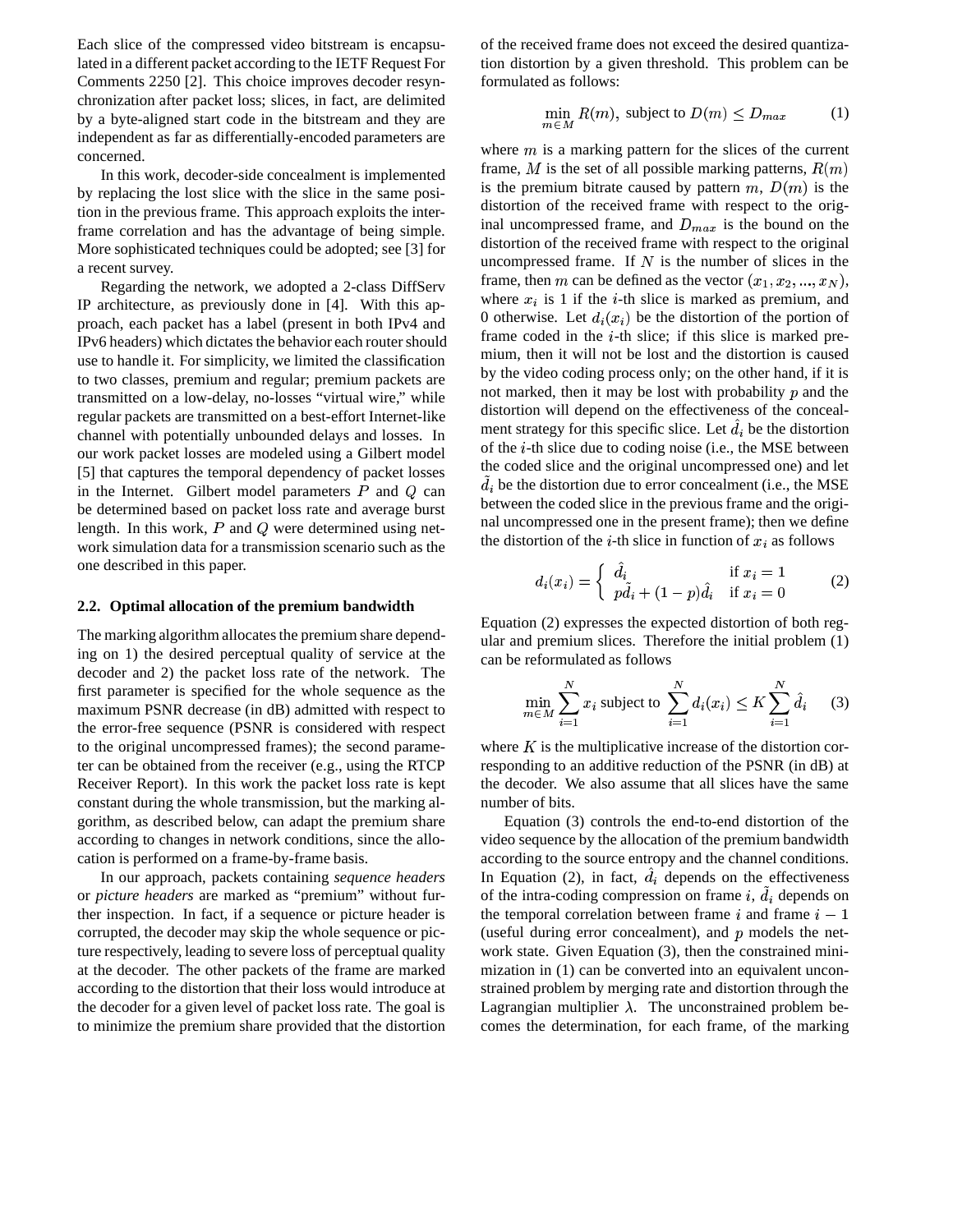strategy which gives the minimum of the Lagrangian cost function expressed as

$$
J(\lambda) = R(m) + \lambda D(m). \tag{4}
$$

For a given multiplier  $\lambda$ , the minimization of the cost function (4) results in a solution  $m^*(\lambda)$  with associated rate for a given  $\lambda_c$ ,  $D^*(\lambda_c)$  happens to coincide with the tar- $^*(\lambda)$  and distortion  $D^*(\lambda)$ . It was demonstrated that if, geted distortion bound  $D_{max}$  then  $m^*(\lambda_c)$  is the solution of the constrained problem (1).

### **2.3. Marking Algorithm**

Starting from (3), by shifting the rate-distortion curve of the amount  $\sum_{i=1}^{N} d_i$  we obtained the following Constant Quality (CQ) algorithm:

```

	
	
	! "

for (each frame in the sequence)
  	
- 
)	
	+
	(! (

)
	). 
)//-
/ 
*
0	1/	
  while (p\sum_{x_i=0}(\tilde{d}_i-\hat{d}_i)>(K-1)\sum_{i=1}^N\hat{d}_i)mark the regular slice w/ highest (\widetilde{d}_i - \widehat{d}_i) t
 end
end
```
The algorithm takes as parameters the packet loss rate  $p$ and the multiplicative increase  $K$  of the distortion corresponding to the maximum additive reduction of the PSNR (in dB) allowed at the decoder with respect to the error-free sequence (PSNR is considered with respect to the original uncompressed frames). In general  $K$  is given for the whole sequence, while  $p$  can change on a frame-by-frame basis (even if in these experiments it was kept constant for simplicity's sake).

### **3. RESULTS**

We tested the performance of the proposed constant-QoS marking scheme on well-known video sequences covering different kinds of video material, from almost static "talking heads" to strong motion sequences. The simulation was performed on the sequences concatenated with themselves for a total of 1500 frames, to achieve statistical significance in packet loss conditions. In the experiment, there were eleven slices per row and each packet contained one slice. Video sequences were encoded using a fully-compliant software encoder known as ISO MPEG-2 Test Model 5 [6]. Coding was performed using the Main Profile, Main Level; for simplicity's sake, as well as to estimate the proposed technique without taking into account the effects of temporal error propagation, the sequences were encoded using I-pictures only. Table 1 reports, for each sequence, the format, the

| Sequence    | Format      | Frames | Quality (PSNR)    |
|-------------|-------------|--------|-------------------|
| Foreman     | <b>QCIF</b> | 100    | 34.33 dB (0.95)   |
| <b>News</b> | <b>OCIF</b> | 100    | 34.20 dB (0.07)   |
| Garden      | <b>CIF</b>  | 250    | 31.99 dB (0.29)   |
| Mobile      | CIE         | 250    | 30.51 dB $(0.09)$ |

Table 1: Features of the video sequences used for the test. The number of frames refers to the original length of each sequence. The PSNR values refer to the coding distortion with Q=8. The standard deviation of the PSNR values is reported in brackets.

original length and the average encoding quality; since we are interested in keeping the quality constant, the standard deviation on the frame PSNR before transmission is also reported in brackets.

We marked the test sequences using the CQ algorithm with packet loss rate  $p = 0.05$  (5%) and 1 dB of maximum decrease of PSNR with respect to the error-free sequence (PSNR is considered with respect to the original uncompressed frames). The parameter  $p$  is constant during the whole transmission. Then we marked the same sequence so that each frame had a constant premium share equal to the average premium share obtained with the CQ algorithm for the whole sequence. For this case we used an algorithm (referred as Constant Share, or CS) that marks all sequence and picture headers and, for each frame, a constant number of slices chosen among those with the highest  $\tilde{d}_i$ , as described in [4]. The same loss pattern was then applied to both the CQ and the CS marked streams. The loss pattern was generated using a Gilbert model with 5% average packet loss rate and 1.3 average burst length (P= $0.04$ , Q= $0.77$ ).

| Sequence    | CO.          | CS           | Premium |
|-------------|--------------|--------------|---------|
| Foreman     | 33.47(1.14)  | 32.97(1.9)   | 30%     |
| <b>News</b> | 33.56 (0.99) | 33.43(1.63)  | 3%      |
| Garden      | 31(0.7)      | 30.96(1.22)  | 33%     |
| Mobile      | 29.53 (0.46) | 29.48 (0.75) | 9%      |

Table 2: Average PSNR (standard deviation in brackets) for the CQ and CS marking algorithms with 5% packet loss rate. The PSNR is measured with respect to the original uncompressed frames. The overall premium share (varying in time for CQ, constant for CS) is also reported.

Table 2 reports the average PSNR for the CQ and CS approaches with 5% packet loss rate. The PSNR is measured with respect to the original uncompressed frames. The overall premium share (common to both CQ and CS) is also reported. The values for CQ show that the constraint on the max decrease of PSNR is satisfied for all sequences except *Foreman*. The standard deviation (reported in brackets) is significantly smaller for CQ than for CS. The premium